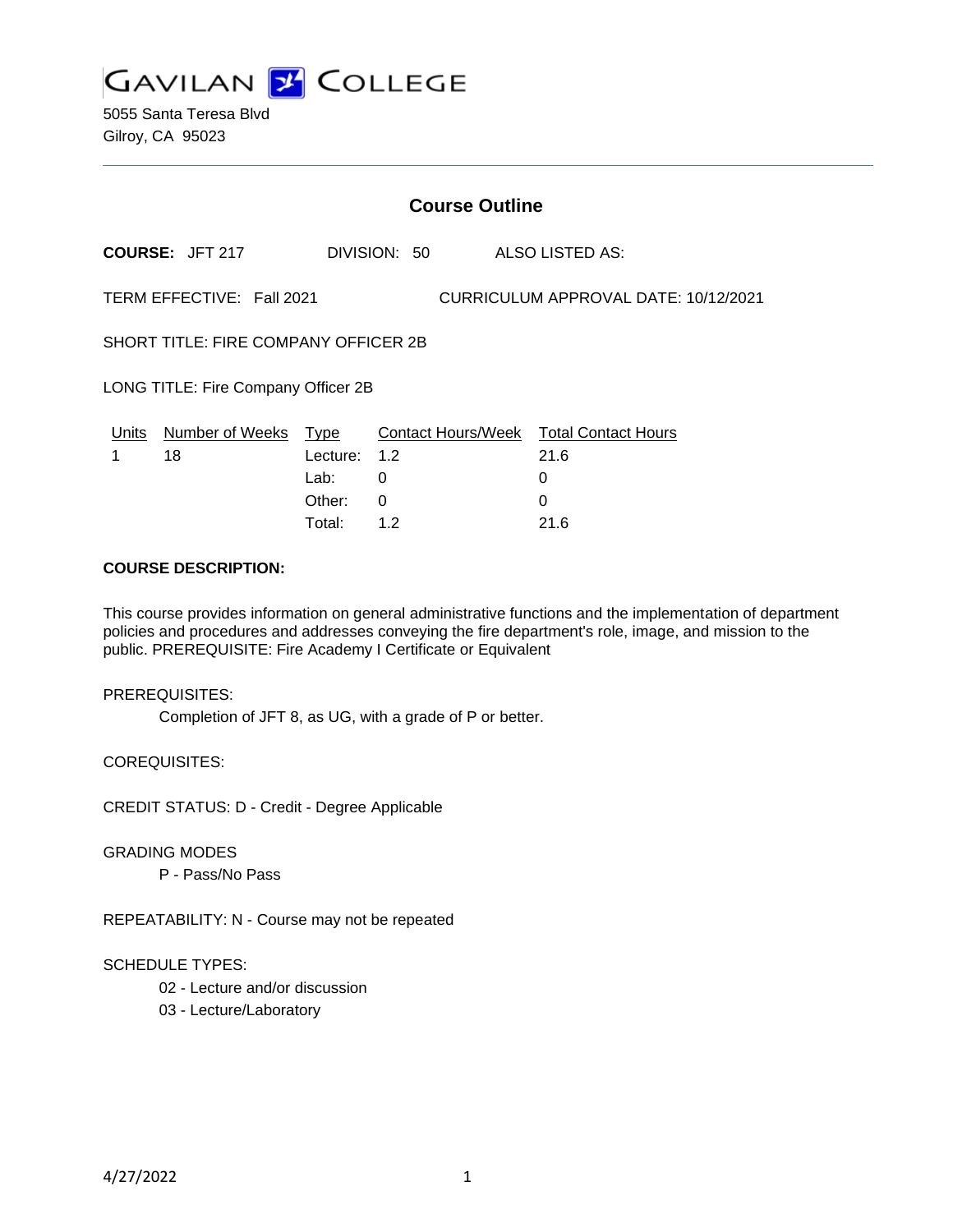# **STUDENT LEARNING OUTCOMES:**

By the end of this course, a student should:

1. Develop a project or divisional budget, determining and justifying capital, operating, and personnel costs; and prepare a budget request; and collect incident response data through in-class exercises. Budgets will be graded and must receive a score of 80% or higher.

2. Given an organizational chart, will be able to provide a current, accurate explanation of the purpose of each management component of the organization, clearly identifying the organization's purpose and mission.

# **COURSE OBJECTIVES:**

1. Students will be able to identify general administrative functions and duties of a company officer.

# **CONTENT, STUDENT PERFORMANCE OBJECTIVES, OUT-OF-CLASS ASSIGNMENTS**

Curriculum Approval Date: 10/12/2021

1.5 Hours

Content:

- I. Introduction (Lec)
- A. Orientation and Administration
- 1. Facility requirements
- 2. Classroom requirements
- 3. Course syllabus
- B. Fire Officer
- 1. Levels of certification in the Fire Officer certification track
- 2. Courses required for Level I and II
- C. Definition of Duty
- 1. Duties of a company officer level I
- 2. Duties of company officer level II
- 3. Duties of a wildland fire officer level I
- II. Administration (12.5 hours)
- A. Explaining the Impact of State and Federal Laws and Regulations
- 1. Laws
- 2. Regulations
- 3. Codes
- 4. Standards
- B. Explaining Components of the Organization
- 1. Organizational structure of a department
- 2. Role of allied agencies as they impact delivery service
- 3. Functions of management
- C. Executing Routine Administrative Functions
- 1. Administrative policies and procedures
- 2. Proper use of record-management system
- D. Describing the Purchasing Process
- 1. Purchasing laws
- 2. Purchasing forms needed
- 3. Organizational purchasing process
- E. Developing a Project or Divisional Budget
- 1. Supplies and equipment necessary for budget items
- 2. Costs: capital, personnel, operating
- 3. Budgeting system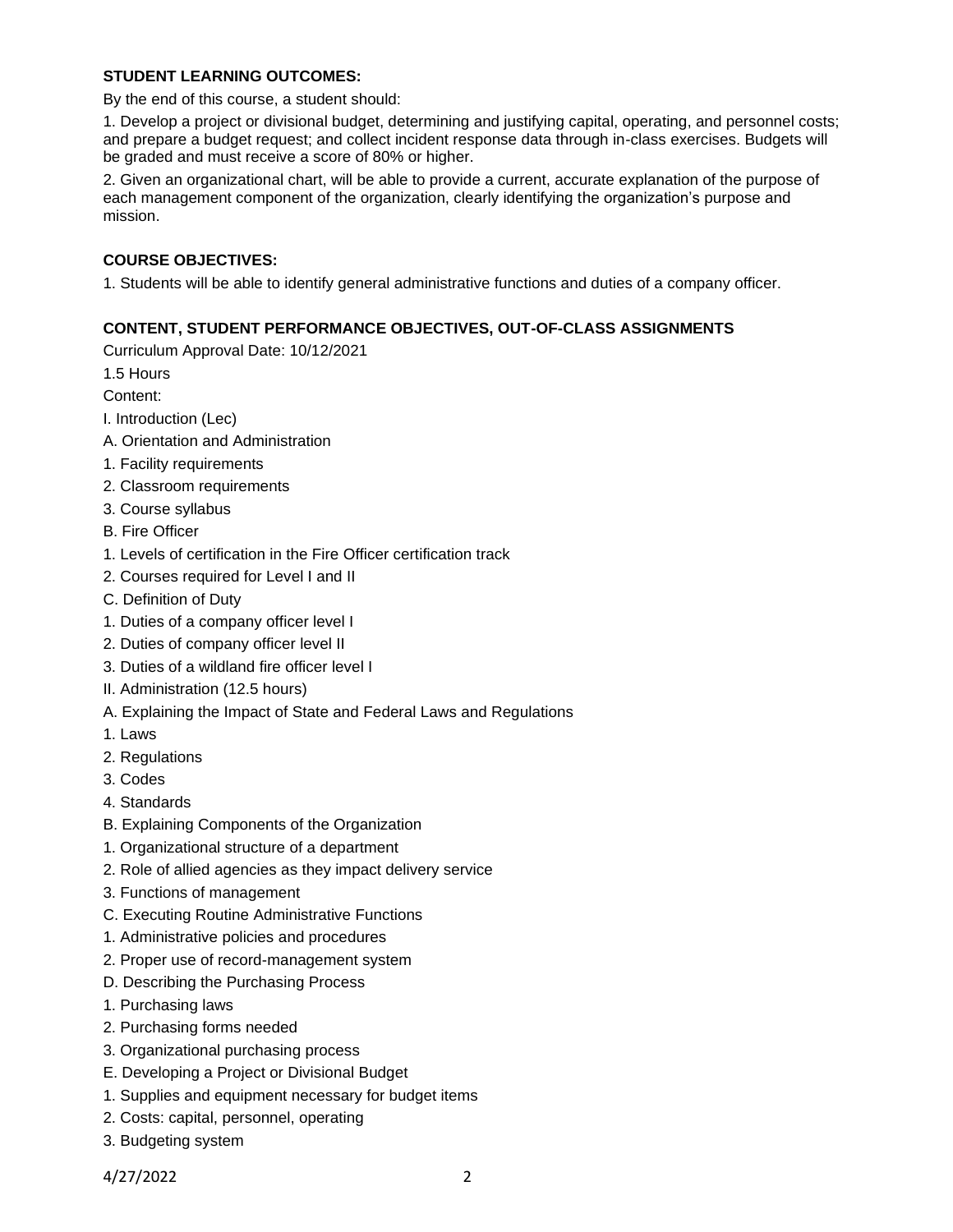- 4. Proper procedure for allowing finances
- F. Preparing Budget Requests
- 1. Policies and procedures
- 2. Revenue Sources
- 3. Budget process
- G. Collecting Incident Response Data
- 1. Purpose
- H. Preparing a Report
- 1. Methods for preparing and submitting a report
- I. Developing Plans for Organizational Change
- 1. Process for planning and implementing change
- J. Developing a Policy and Procedure
- 1. Procedure for developing new policies
- K. Recommending Changes to and Implementing Departmental Policies
- 1. Communicate change in a positive manner
- 2. Procedure for recommending policy changes
- L. Preparing a News Release
- 1. Policies and procedures
- 2. Benefits and liabilities associated with social media use
- III. Community and Government Relations (7 hours)
- A. Explaining the Benefits of Cooperating with Allied Organizations
- 1. Types and functions of external agencies that impact the community
- 2. Potential benefits of interaction with the community emergency response team CERT)
- B. Initiating Action to Address Community Needs
- 1. Community demographics
- 2. Community service organizations
- 3. Role and mission of the department
- 4. Role of public relations and its impact on the organization
- C. Initiating Action to Address Citizen Concerns
- 1. Community or organizational resources
- 2. Methods of responding to citizens' concerns

# **METHODS OF INSTRUCTION:**

Skills Demonstration, Lecture, Scenario Training

# **METHODS OF EVALUATION:**

Objective examinations Evaluation Percent 70 Evaluation Description Written exam to be graded by a SFT instructor.

Problem-solving assignments Evaluation Percent 30 Evaluation Description Students will develop a plan that results in the positive implementation of effective change in the organization. To be graded by a SFT instructor for accuracy.